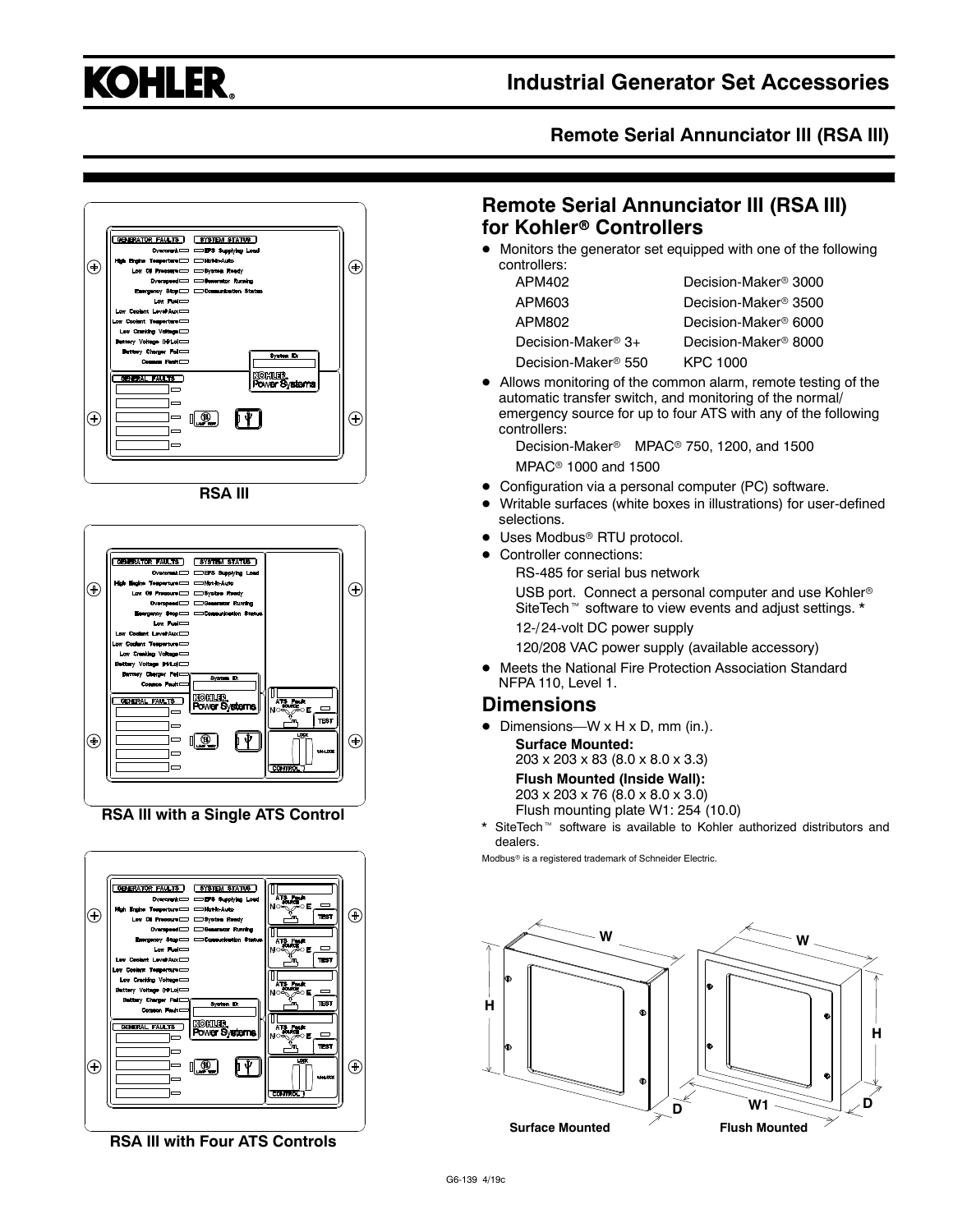| <b>Fault LEDs</b><br>Red<br>Yellow<br>Red | <b>Fault Horn</b><br>On<br>On                                                       | <b>Ready LED</b><br>Red          | <b>Running LED</b>              | <b>Status LED</b>                               |
|-------------------------------------------|-------------------------------------------------------------------------------------|----------------------------------|---------------------------------|-------------------------------------------------|
|                                           |                                                                                     |                                  |                                 | Green                                           |
|                                           |                                                                                     |                                  | Off                             |                                                 |
|                                           |                                                                                     | Red                              | Green                           | Green                                           |
|                                           |                                                                                     |                                  |                                 | Green                                           |
|                                           |                                                                                     |                                  |                                 | Green                                           |
|                                           |                                                                                     |                                  |                                 | Green                                           |
|                                           |                                                                                     |                                  |                                 | Green                                           |
|                                           |                                                                                     |                                  |                                 | Green                                           |
|                                           |                                                                                     | Red                              |                                 | Green                                           |
| Yellow                                    | On                                                                                  | Red                              |                                 | Green                                           |
| Yellow                                    | On                                                                                  | Red                              | Off                             | Green                                           |
| Yellow                                    | On                                                                                  | Red                              | Green or Off                    | Green                                           |
| Red                                       | On                                                                                  | Red                              | Green or Off                    | Green                                           |
| Red                                       | On                                                                                  | Green                            | Green or Off                    | Green                                           |
| Yellow                                    | On                                                                                  | Red                              | Green or Off                    | Green                                           |
| Yellow                                    | On                                                                                  | Green                            | Green or Off                    | Green                                           |
| Yellow                                    | Off                                                                                 | Green                            | Green or Off                    | Green                                           |
| Yellow                                    | Off                                                                                 | Green                            | Green or Off                    | Green                                           |
| Yellow                                    | Off                                                                                 | Green                            | Green or Off                    | Green                                           |
| Red                                       | On                                                                                  | Green                            | Off                             | Green                                           |
| Yellow                                    | Off                                                                                 | Green                            | Green or Off                    | Green                                           |
| Red                                       | On                                                                                  | Green                            | Off                             | Green                                           |
| Yellow                                    | Off                                                                                 | Green                            | Green or Off                    | Green                                           |
| Red                                       | On                                                                                  | Green                            | Off                             | Green                                           |
| Yellow                                    | Off                                                                                 | Green                            | Green or Off                    | Green                                           |
| Red                                       | On                                                                                  | Green                            | Off                             | Green                                           |
| Yellow                                    | Off                                                                                 | Green                            | Green or Off                    | Green                                           |
| Red                                       | On                                                                                  | Green                            | Off                             | Green                                           |
| Yellow                                    | Off                                                                                 | Green                            | Green                           | Green                                           |
|                                           | Off                                                                                 | Green or Red                     | Green or Off                    | Red                                             |
| Red                                       | On                                                                                  | Red or Yellow                    | Green or Off                    | Green                                           |
|                                           | Yellow<br>Red<br>Red<br>Red<br>Red<br>Groop LEDs appear as stoody on whon activated | On<br>On<br>On<br>On<br>On<br>On | Red<br>Red<br>Red<br>Red<br>Red | Off<br>Green<br>Off<br>Off<br>Off<br>Off<br>Off |

Green LEDs appear as steady on when activated.

Yellow LEDs slow flash when activated except steady on with EPS supplying load and high battery voltage. Red LEDs slow flash when activated except fast flash with loss of communication and not-in-auto.

# **Specifications**

- LED indicating lights for status, warning, and/or shutdown.
- Power source with circuit protection: 12- or 24-volt DC
- Power source with120/208 VAC, 50/60 Hz adapter (option)
- Power draw: 200 mA
- Humidity range: 0% to 95% noncondensing
- Operating temperature range:  $-20^{\circ}$ C to  $+70^{\circ}$ C  $(-4^{\circ}F$  to  $+158^{\circ}F)$
- Storage temperature range:  $-40^{\circ}$ C to  $+85^{\circ}$ C  $(-40^{\circ}$ F to  $+185^{\circ}$ F)
- Standards:
	- $\circ$  NFPA 110, level 1
	- O UL 508 recognized
	- $\circ$  CE directive
	- d NFPA 99
	- $O$  ENS 61000-4-4
	- $\circ$  EN6II-4-4 fast transient immunity
- $\bullet$  RS-485 Modbus® isolated port @ 9.6/19.2/38.4/57.6 kbps (default is 19.2 kbps)
- USB device port
- NEMA 1 enclosure

(1) All generator set controllers except Decision-Maker<sup>®</sup>  $3+$  controller. (2) Decision-Maker<sup>®</sup> 3+ controller only.

- May require optional kit or user-provided device to enable function and LED indication.
- t Digital input #3 is factory-set for high battery voltage on the Decision-Maker<sup>®</sup> 3+ controller.

Modbus<sup>®</sup> is a registered trademark of Schneider Electric.

#### **ATS Controls (RSA III with ATS controls only)**

- ATS position LED (normal or emergency)
- Power source indicator LED (normal or emergency)
- ATS fault LED
- Key-operated lock/unlock switch for Test feature
- $\bullet$  Test pushbutton

# **NFPA Requirements**

- NFPA 110 compliant
- Engine functions:
	- $\circ$  High battery voltage warning \*
	- o High engine temperature shutdown
	- $\circ$  High engine temperature warning  $*$
	- $\circ$  Low battery voltage warning \*
	- $\circ$  Low coolant level/aux. shutdown
	- $\circ$  Low coolant temperature warning  $*$
	- $\circ$  Low cranking voltage
	- $\circ$  Low fuel warning (level or pressure) \*
	- $\circ$  Low oil pressure shutdown
	- $\circ$  Low oil pressure warning \*
	- O Overcrank shutdown
	- O Overspeed shutdown
- General functions:
	- $\circ$  Audible alarm silence
	- $\circ$  Battery charger fault \*
	- $\circ$  Lamp test
	- $\circ$  Master switch not-in-auto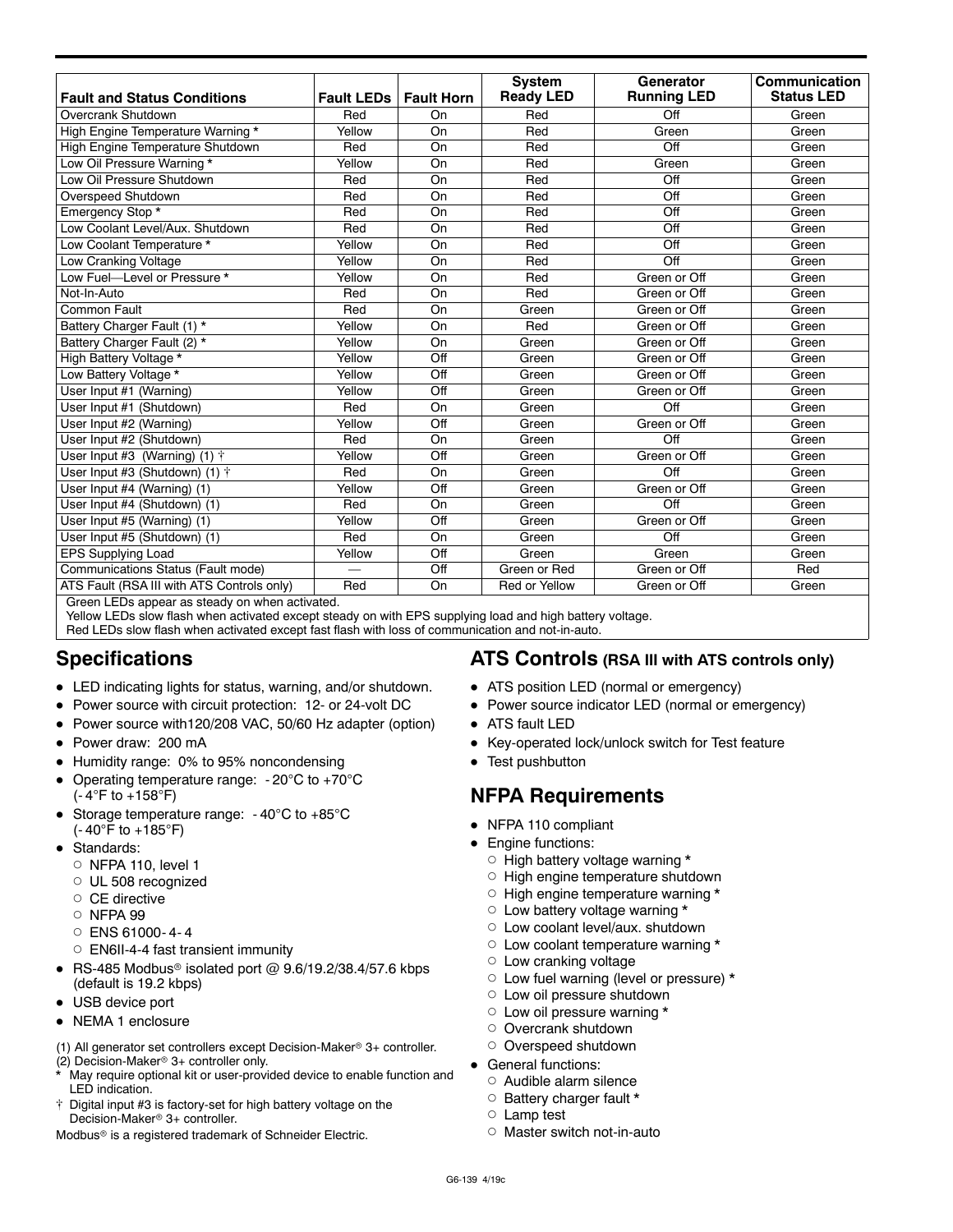# **Fault and Status LEDs and Lamp Test Switch**

**Alarm Horn.** Horn sounds giving a minimum 90 dB at 0.1 m (0.3 ft.) audible alarm when a warning or shutdown fault condition exists except on high/low battery voltage or EPS supplying load.

**Alarm Silenced.** Red LED on lamp test switch lights when alarm horn is deactivated by alarm silence switch.

**Alarm Silence Switch.** Lamp test switch quiets the alarm during servicing. The horn will reactivate upon additional faults.

**ATS Fault.** Red LED lights when ATS fails to transfer.

**Battery Charger Fail.** LED lights if battery charger malfunctions. Requires battery charger with alarm contact.

**Battery Voltage Hi/Lo.** LED flashes if battery or charging voltage drops below preset level. LED lights steady if battery voltage exceeds preset level.

**Common Fault.** LED lights when a single or multiple common faults occur.

**Communication Status.** Green LED lights indicating annunciator communications functional. Red LED indicates communication fault.

**EPS Supplying Load.** LED lights when the Emergency Power System (EPS) generator set is supplying the load (APM402, APM603, APM802, and Decision-Maker<sup>®</sup> 550, 3000, 3500, 6000, and 8000 controllers) or when transfer switch is in the emergency position (Decision-Maker<sup>®</sup> 3+ controller).

**Emergency Stop.** LED lights and engine stops when emergency stop is made. May require a local emergency stop switch on some Decision-Maker<sup>®</sup> 3+ controllers.

**Generator Running.** LED lights when generator set is in operation.

**High Engine Temperature.** Red LED lights if engine has shut down because of high engine coolant temperature. Yellow LED lights if engine coolant temperature approaches shutdown range. Requires warning sender on some models.

**Lamp Test (Switch).** Switch tests all the annunciator indicator LEDs and horn.

**Low Coolant Level/Aux.** LED lights when engine coolant level is below acceptable range on radiator-mounted generator sets only. When used with a Decision-Maker<sup>®</sup> 3+ controller, the LED indicates low coolant level or an auxiliary fault shutdown. Requires user-supplied low coolant level switch on remote radiator models.

**Low Coolant Temperature.** LED lights if optional engine block heater malfunctions and/or engine coolant temperature is too low. Requires prealarm sender on some models.

**Low Cranking Voltage.** LED lights if battery voltage drops below preset level during engine cranking.

**Low Fuel (Level or Pressure).** LED lights if fuel level in tank approaches empty with diesel models or fuel pressure is low on gas models. Requires customer-supplied switch.

**Low Oil Pressure.** Red LED lights if generator set shuts down because of insufficient oil pressure. Yellow LED lights if engine oil pressure approaches shutdown range. Requires warning sender on some models.

**Not In Auto.** LED lights when the generator set controller is not set to automatic mode.

**Overcrank.** LED lights and cranking stops if engine does not start in either continuous cranking or cyclic cranking modes.

**Overspeed.** LED lights if generator set shuts down because of overspeed condition.

**System Ready.** Green LED lights when generator set master switch is in AUTO position and the system senses no faults. Red LED indicates system fault.

**User-Defined Digital Inputs #1- #5.** Monitors five digital auxiliary inputs (can be configured as warnings or shutdowns). User-defined digital inputs are selected via the RSA III master for local or remote (generator set or ATS). The user-defined digital input can be assigned via PC using SiteTech<sup>™</sup> setup software.